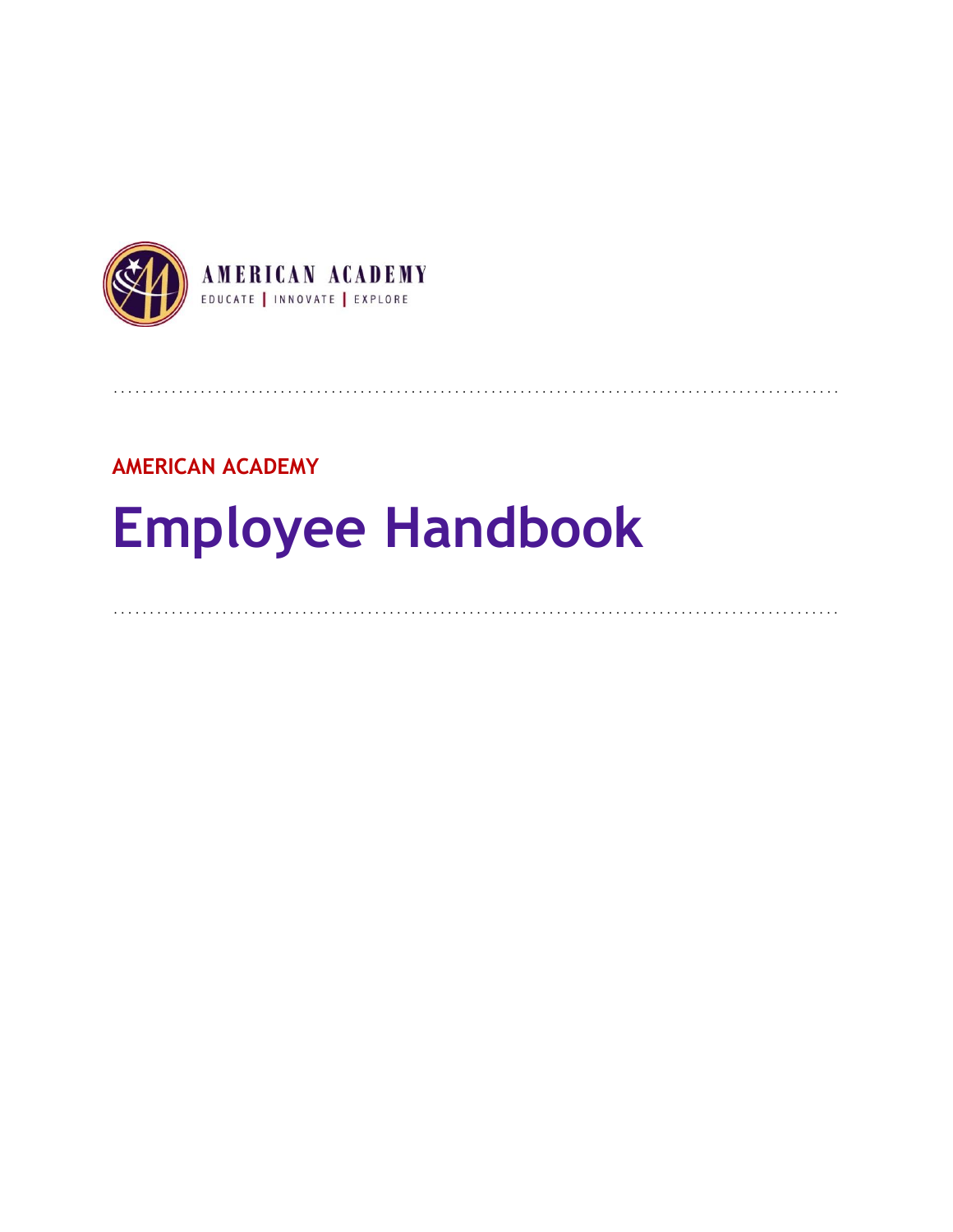# **TABLE OF CONTENTS**

<span id="page-1-0"></span>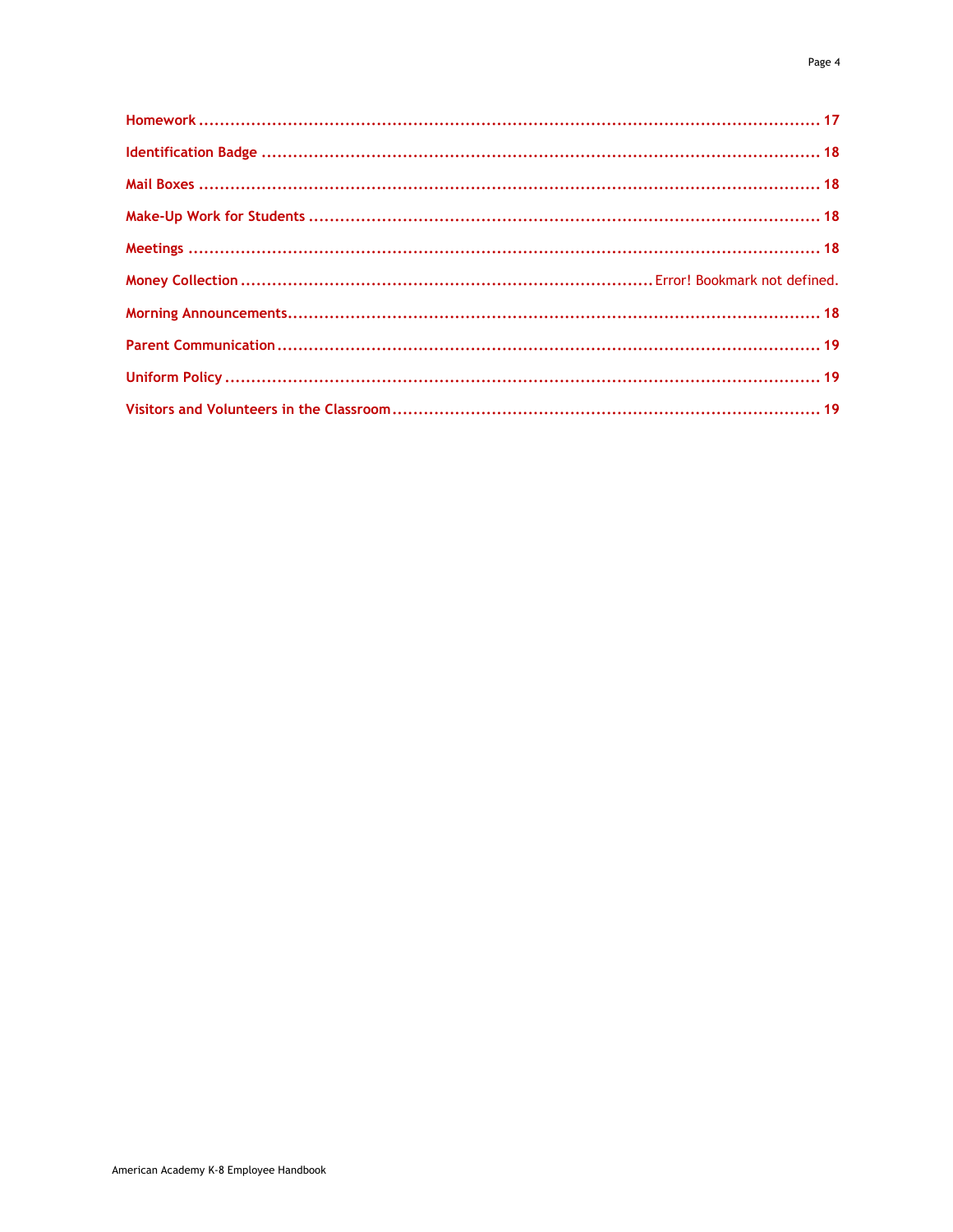<span id="page-4-1"></span>. . . . . . . . . . . . . . . . . . . . . . . . . . . . . . . . . . . . . . . . . . . . . . . . . . . . . . . . . . . . . . . . . . . . . . . . . . . . . . . . . . . . . . . . . . . . . . . . . . . .

## **SECTION 1: SCHOOL ORGANIZATION**

## **American Academy Mission**

American Academy will achieve academic excellence through a challenging, sequenced curriculum that emphasizes science, technology, engineering, arts, and math to provide our children with the tools to become the leaders of tomorrow. Together, our students, Staff, parents, and community will cultivate character, civic responsibility, and intellectual development.

<span id="page-4-0"></span>. . . . . . . . . . . . . . . . . . . . . . . . . . . . . . . . . . . . . . . . . . . . . . . . . . . . . . . . . . . . . . . . . . . . . . . . . . . . . . . . . . . . . . . . . . . . . . . . . . . .

#### <span id="page-4-2"></span>**THE FIVE COMPONENTS OF THE AMERICAN ACADEMY MISSION**

- Academic excellence
- A science, technology, engineering, arts, and mathematics (STEAM) emphasis
- Consistent character development
- A school culture of respect and responsibility
- A challenge for every student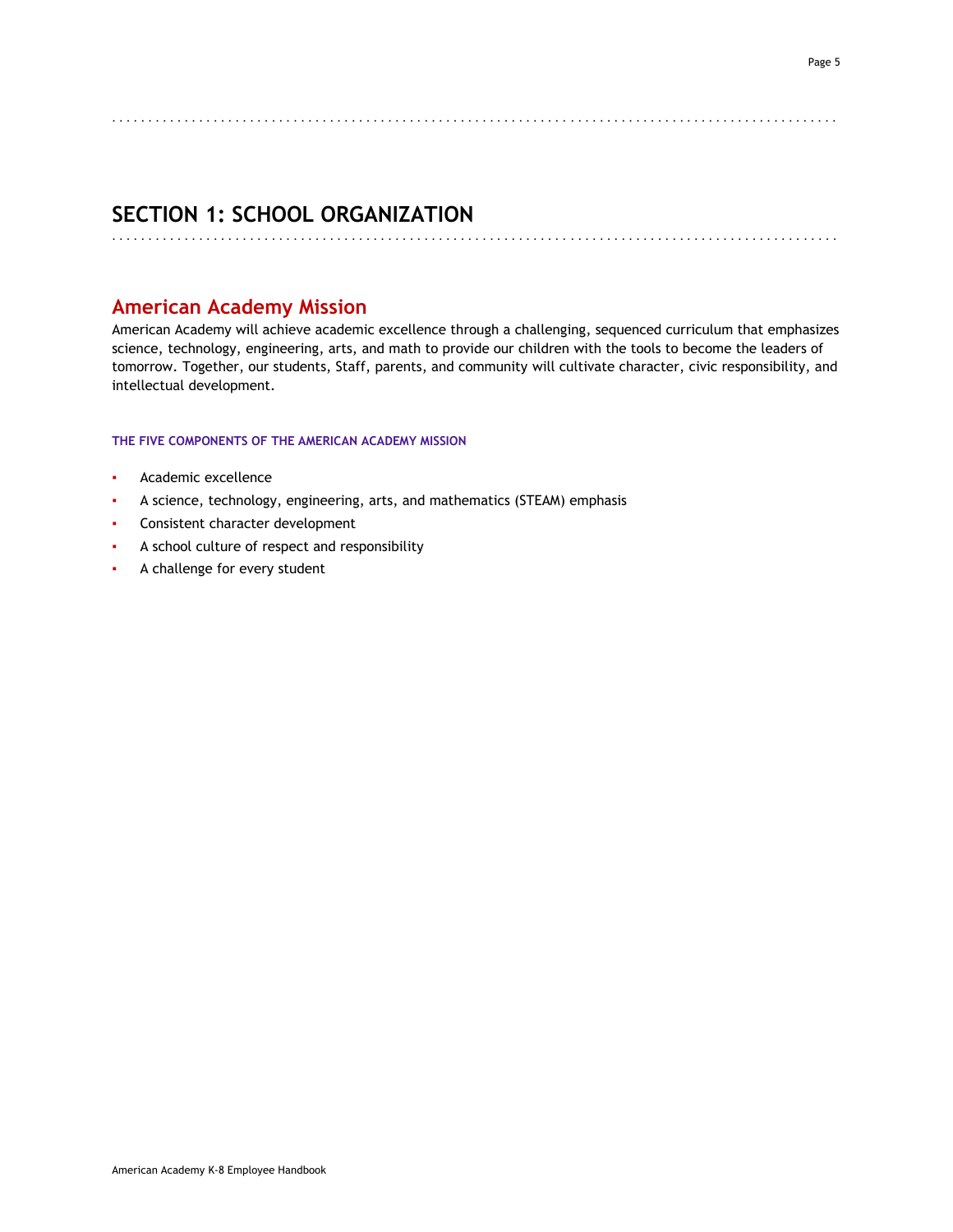## <span id="page-5-0"></span>**American Academy Organization Structure**

<span id="page-5-1"></span>Visit the American Academy website to view the [American Academy Organization Chart.](http://www.americanacademyk8.org/AADocumentServer/BOD/BODPolicies/AAOrganizationChart.pdf)

## **Board of Directors**

The Board of Directors (BOD) oversees the Executive Director of Schools, and is responsible for upholding the mission, vision, and policies of the school as well as oversight of financial matters. If you are interested in learning about the composition, regulations and limitations that govern the BOD, please download the *[American Academy](http://www.americanacademyk8.org/AADocumentServer/BOD/BODPolicies/AABylaws.pdf) [By-Laws.](http://www.americanacademyk8.org/AADocumentServer/BOD/BODPolicies/AABylaws.pdf)*

#### <span id="page-5-2"></span>**BOARD OF DIRECTORS MEMBERS**

<span id="page-5-3"></span>Please visit the American Academy website for the **current list of directors.** 

#### **BOARD OF DIRECTORS MEETINGS**

The BOD holds regular meetings on each month at 7:30 pm at the school. Specific dates and agendas are posted on the [BOD Meetings](https://www.aak8.org/apps/pages/index.jsp?uREC_ID=810782&type=d&pREC_ID=1192056) page of the school website at the beginning of each school year. Anyone is welcome to attend.

In order to get on the agenda for a Board meeting, a [Submission for Agenda Consideration Form](http://www.americanacademyk8.org/aastaffhome/BOD/forms/BOD/SubmissionForAgendaConsideration-eForm.doc) needs to be completed and [emailed to the BOD](mailto:bod@americanacademyk8.org) (board@aak8.org) with all the appropriate attachments no later than 10:00 am the Monday before a BOD meeting. You will be notified within 24 hours if the agenda item is accepted. Please carefully consider the [American Academy Parent Communication Policy b](http://www.americanacademyk8.org/AADocumentServer/BOD/BODPolicies/ParentCommunicationPolicy.pdf)efore submitting a request for an agenda item.

If you would like to be personally notified about all regular and special board meetings, please email the [BOD](mailto:bod@americanacademyk8.org) (board@aak8.org) to be added to our distribution list. For more specific information about the requirements and limitations of the Board, please review the [American Academy By-Laws.](http://www.americanacademyk8.org/AADocumentServer/BOD/BODPolicies/AABylaws.pdf)

<span id="page-5-4"></span>**[STAFF DIRECTORY](http://www.americanacademyk8.org/admin/staffdirectory.aspx)**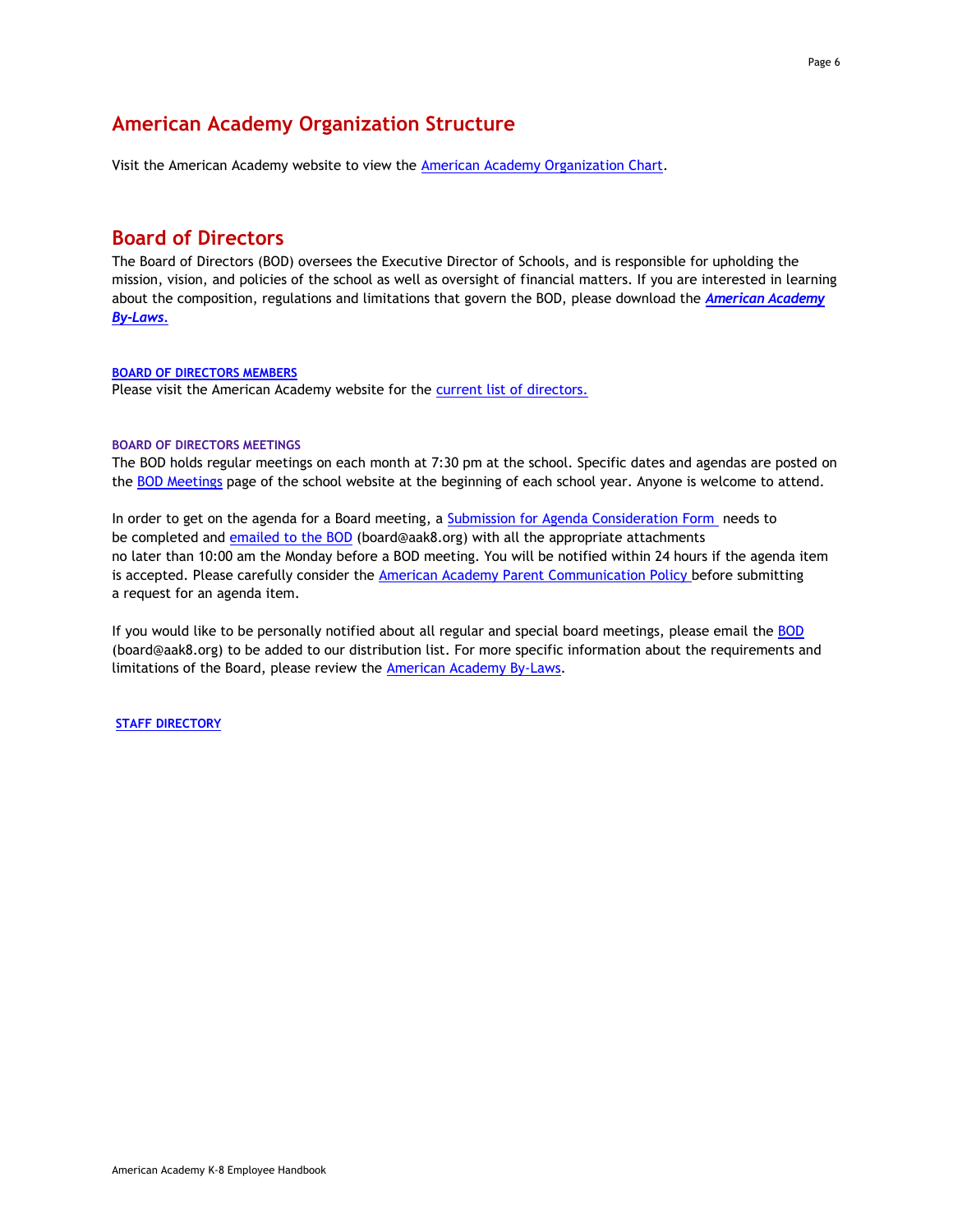## **SECTION 2: EMPLOYMENT PRACTICES**

## **Equal Employment Opportunity**

American Academy is committed to compliance with all applicable equal employment opportunity laws, prohibiting discrimination based on race, color, religion, ancestry, national origin, sex, sexual orientation, marital status, disability, or age. This applies to all employment practices, including hiring, promotions, training, disciplinary action, termination, and benefits.

<span id="page-6-1"></span>. . . . . . . . . . . . . . . . . . . . . . . . . . . . . . . . . . . . . . . . . . . . . . . . . . . . . . . . . . . . . . . . . . . . . . . . . . . . . . . . . . . . . . . . . . . . . . . . . . . .

<span id="page-6-0"></span>. . . . . . . . . . . . . . . . . . . . . . . . . . . . . . . . . . . . . . . . . . . . . . . . . . . . . . . . . . . . . . . . . . . . . . . . . . . . . . . . . . . . . . . . . . . . . . . . . . . .

American Academy expects all employees to show respect and sensitivity toward all other employees and to demonstrate a commitment to the school's equal opportunity objectives. If you observe a violation of this policy, you should report it immediately to the Executive Director of Schools (EDS) or the President of the Board of Directors (BOD).

<span id="page-6-2"></span>Violation of this policy may result in disciplinary action, including possible termination of employment.

## **Staff Member Employment Agreement**

Staff employed by American Academy will be required to sign an employment agreement annually, defining specific terms and conditions of their employment, so long as they remain employed, in the ensuing year. This agreement then becomes a commitment made between American Academy and the Staff member.

<span id="page-6-3"></span>Employment at-will is incorporated in all employment agreements, for all staff. Therefore, employees under such written agreements have no property interest in continued employment.

## **Fingerprint/Background Checks**

Upon hire, all American Academy employees must submit to a fingerprint check that will be submitted to the Colorado Bureau of Investigation and the Federal Bureau of Investigation. Information obtained through this check or subsequent checks may be cause for termination of employment.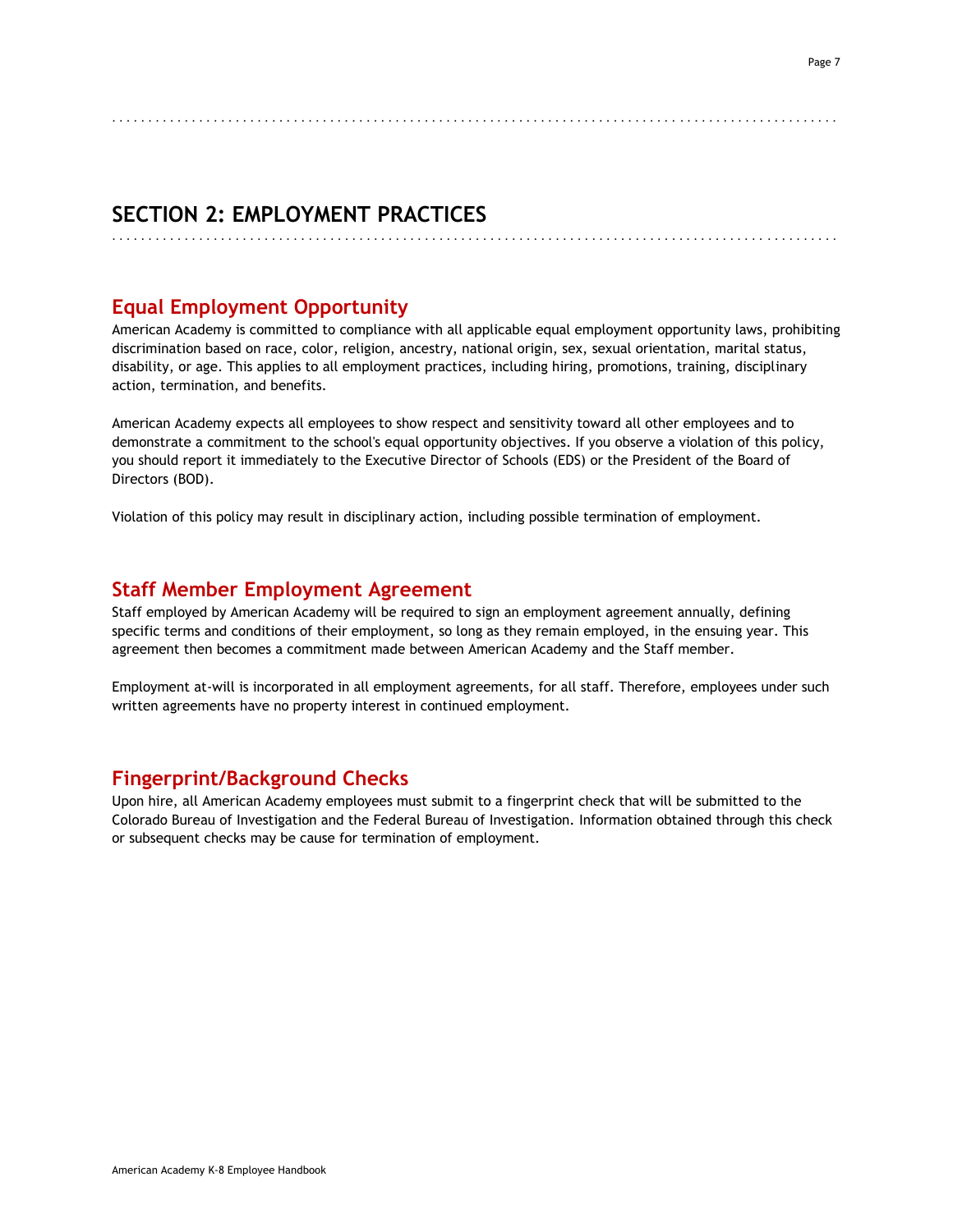<span id="page-7-0"></span>. . . . . . . . . . . . . . . . . . . . . . . . . . . . . . . . . . . . . . . . . . . . . . . . . . . . . . . . . . . . . . . . . . . . . . . . . . . . . . . . . . . . . . . . . . . . . . . . . . . .

## **SECTION 3: EMPLOYMENT BENEFITS**

<span id="page-7-1"></span>. . . . . . . . . . . . . . . . . . . . . . . . . . . . . . . . . . . . . . . . . . . . . . . . . . . . . . . . . . . . . . . . . . . . . . . . . . . . . . . . . . . . . . . . . . . . . . . . . . . .

## **Group Insurance Plans**

<span id="page-7-2"></span>Employees of American Academy may be entitled to group insurance plans as defined by the Employee Leave and [Benefits Policy.](http://www.americanacademyk8.org/AADocumentServer/BOD/BODPolicies/EmployeeLeaveBenefitsPolicy.pdf)

## **Employee Leave**

<span id="page-7-3"></span>Employees of American Academy may be entitled to leave as defined by the **Employee Leave and Benefits Policy**. Employees must follow the policy when using personal days, when using personal days.

## **Public Employees Retirement Account**

American Academy is affiliated with [PERA, the Public Employees Retirement Association,](http://www.copera.org/) as per Colorado Statutes 24-51-101 – 24-51-1511. All employees shall become members as a condition of employment with American Academy; PERA membership is a substitute for Social Security. More information on this plan may be requested from [PERA.](http://www.copera.org/)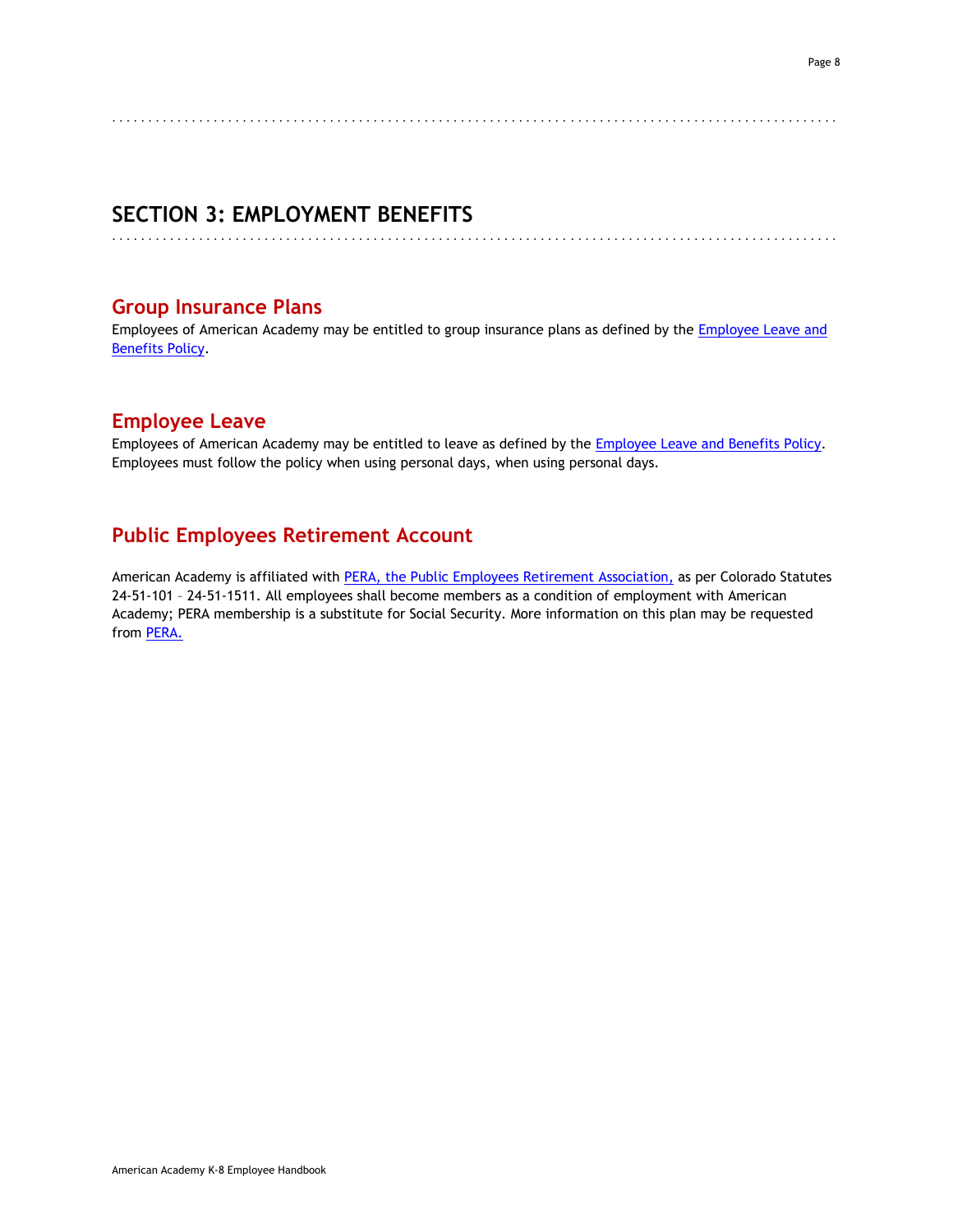## **SECTION 4: JOB DESCRIPTIONS AND EVALUATIONS**

## **Job Descriptions**

Employees are given a job description which summarizes the employee's duties and responsibilities and gives important information about the position. Please read and study the job description carefully and discuss it with your supervisor if there are any questions.

<span id="page-8-1"></span>. . . . . . . . . . . . . . . . . . . . . . . . . . . . . . . . . . . . . . . . . . . . . . . . . . . . . . . . . . . . . . . . . . . . . . . . . . . . . . . . . . . . . . . . . . . . . . . . . . . .

<span id="page-8-0"></span>. . . . . . . . . . . . . . . . . . . . . . . . . . . . . . . . . . . . . . . . . . . . . . . . . . . . . . . . . . . . . . . . . . . . . . . . . . . . . . . . . . . . . . . . . . . . . . . . . . . .

[American Academy Job Descriptions](https://www.aak8.org/apps/pages/index.jsp?uREC_ID=1138347&type=d&pREC_ID=1255605)

<span id="page-8-2"></span>American Academy reserves the right to revise and update job descriptions from time to time, as it deems necessary and appropriate.

## **Employee Evaluations**

<span id="page-8-3"></span>Employees will be assessed in accordance with the [Employee Evaluations Policy.](http://www.americanacademyk8.org/AADocumentServer/BOD/BODPolicies/EmployeeEvaluationsPolicy.pdf)

## **Employee Conduct**

<span id="page-8-4"></span>Employees will conduct themselves in accordance with the [Employee Code of Conduct Agreement](http://www.americanacademyk8.org/aastaffhome/BOD/forms/Employment/HR9-EmployeeCodeofConductAgreementForm.pdf) signed by each employee annually.

## **Harassment**

American Academy is committed to providing a work environment that is free of unlawful discrimination. In keeping with this commitment, American Academy maintains a strict policy prohibiting unlawful harassment, including sexual harassment. It is important for you to understand that jokes, stories, cartoons, nicknames and comments about appearance may be offensive to others and may constitute harassment.

Sexual harassment of employees by supervisors, co-workers, or vendors is prohibited under the law. Unlawful sexual harassment includes unwelcome sexual advances, requests for sexual favors, and other verbal, visual, or physical conduct of a sexual nature when:

- submission to the Code of Conduct is made a condition of employment;
- submission to or rejection of the conduct is used as the basis for an employment decision affecting the harassed employee; or
- the harassment has the purpose or effect of unreasonably interfering with an employee's work performance or creates an intimidating, hostile, or offensive work environment.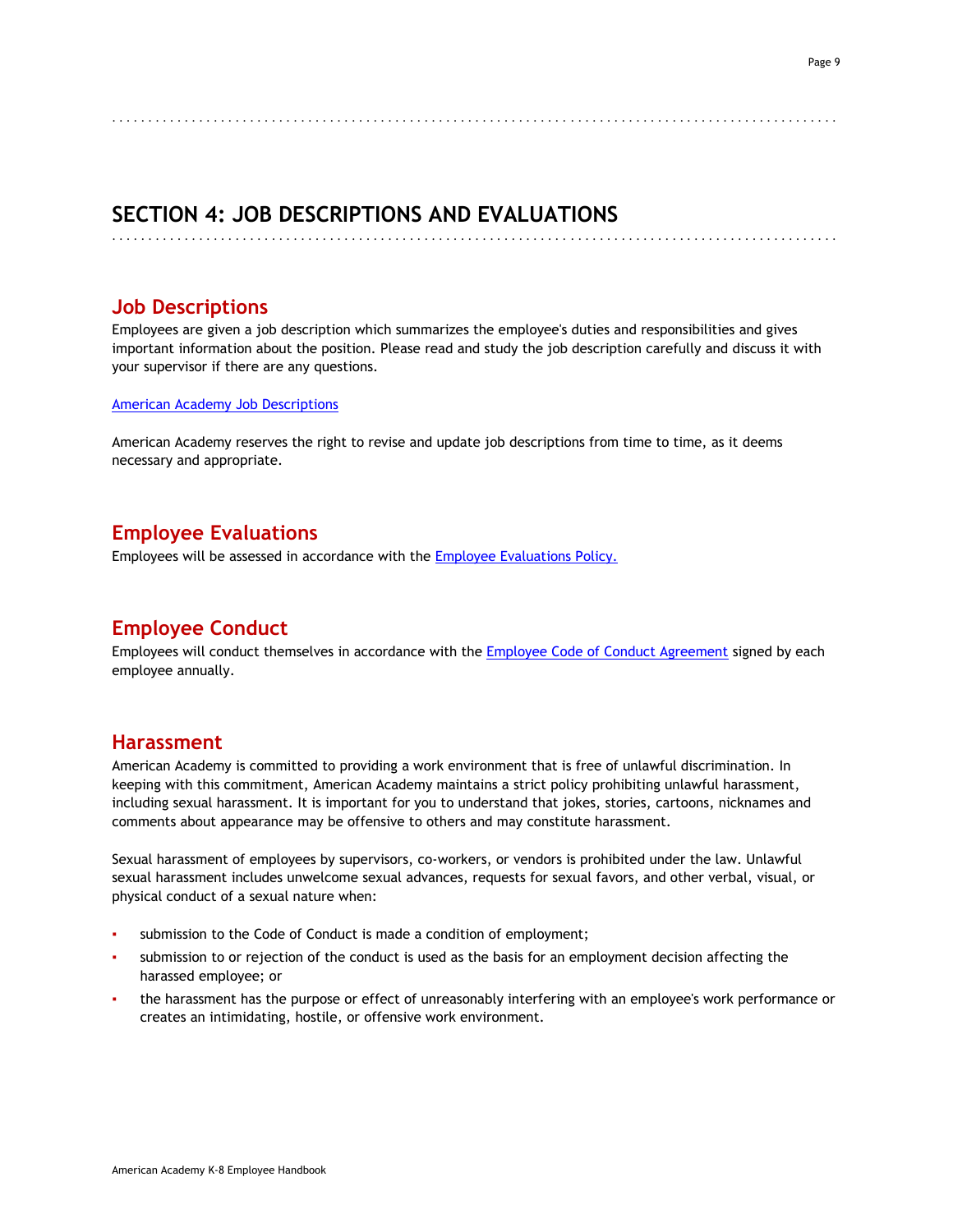If you believe that you are being (or have been) harassed in any way, please report the incident or incidents to your supervisor or the EDS or the President of the BOD immediately, without fear of reprisal. In determining whether the alleged conduct constitutes unlawful harassment, the totality of the circumstances (such as the nature of the conduct and the context in which the alleged behavior occurred) will be investigated and considered. If it is appropriate, corrective action will be taken.

<span id="page-9-0"></span>Violation of this policy may result in disciplinary action, including possible termination of employment.

## **Employee Grievances**

When an employee has an issue, concern, or grievance, the employee must communicate in accordance with the [Employee Communication Policy.](http://www.americanacademyk8.org/AADocumentServer/BOD/BODPolicies/EmployeeCommunicationPolicy.pdf)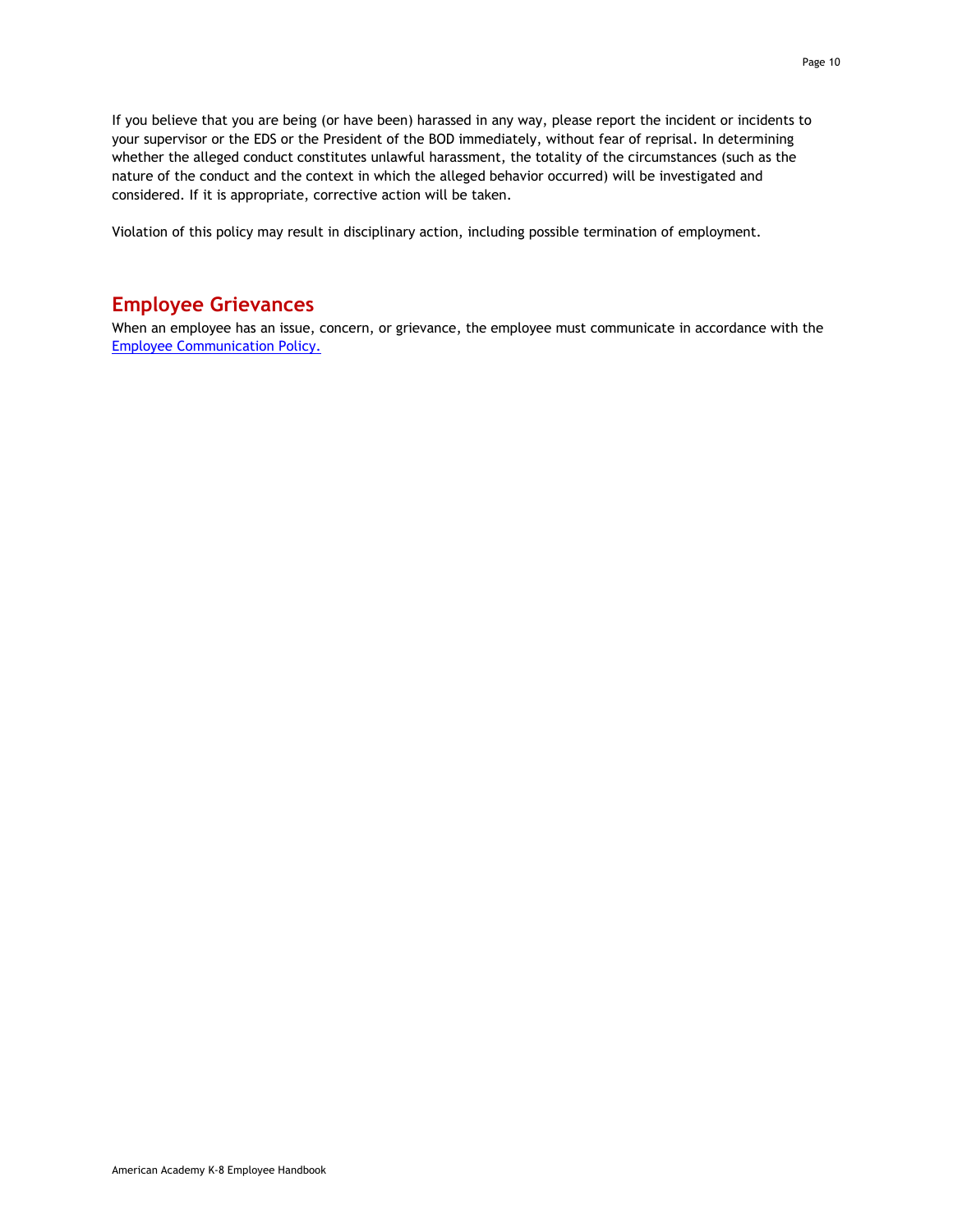## **SECTION 5: GENERAL PERSONNEL POLICIES**

<span id="page-10-1"></span>. . . . . . . . . . . . . . . . . . . . . . . . . . . . . . . . . . . . . . . . . . . . . . . . . . . . . . . . . . . . . . . . . . . . . . . . . . . . . . . . . . . . . . . . . . . . . . . . . . . .

## **Access to American Academy Property**

It is important that the BOD, EDS and staff have access at all times to space, storage areas, containers or any other property, as well as other records, documents, and files. As a result, American Academy reserves the right to access staff member classrooms, work stations, filing cabinets, desks, and any other property on school grounds at its complete discretion, with or without advance notice or consent. Therefore, American Academy employees have no expectation of privacy on school grounds.

<span id="page-10-0"></span>. . . . . . . . . . . . . . . . . . . . . . . . . . . . . . . . . . . . . . . . . . . . . . . . . . . . . . . . . . . . . . . . . . . . . . . . . . . . . . . . . . . . . . . . . . . . . . . . . . . .

Staff members may only allow *front office-screened and* **-***supervised* visitor access into the building during school hours. Staff members may not allow any visitor access into the building, *supervised or unsupervised,* after school hours or on weekends.

Acquisition and disposal of assets valued at more than \$1,000.00 require approval of the BOD, per the [Property](http://www.americanacademyk8.org/AADocumentServer/BOD/BODPolicies/PropertyDisposalPolicy.pdf)  [Disposal Policy.](http://www.americanacademyk8.org/AADocumentServer/BOD/BODPolicies/PropertyDisposalPolicy.pdf) 

A misplaced or lost building key badge or room key must be reported immediately. A replacement badge or room key will cost the employee \$40. If the lost badge or room key is found later and turned in undamaged, then the \$40 fee may be refunded.

## <span id="page-10-2"></span>**Alcohol, Drugs and Controlled Substances**

The use, sale, transfer, possession, or being "under the influence" of alcohol, drugs, or controlled substances when on duty, on American Academy property, or in school vehicles is prohibited. In addition, off-duty conduct that may adversely affect the learning environment and/or affect the reputation or interests of the school is prohibited. For this policy, "under the influence" is defined as follows:

- being unable to perform work in a safe or productive manner; and/or
- being in a physical or mental condition that creates a risk to the safety and wellbeing of a student(s), the affected employee, other co-workers, the public, or school property due to alcohol, drugs, and/or controlled substances.

American Academy follows all applicable DCSD policies and requires all employees to agree to these terms upon hire through completion of the [Drug Free Workplace Agreement](http://www.americanacademyk8.org/aastaffhome/BOD/forms/Employment/HR7-DrugFreeWorkplaceAgreement.pdf) signed by each employee when joining American Academy.

<span id="page-10-3"></span>Violations will result in disciplinary action, including possible termination of employment.

## **Attendance, Punctuality, and Absences**

If an employee is unable to report for work for any reason, the employee must use the link provided in the employee payroll system to request supervisor approval of your time-off dates and initiate th[e Substitute](http://www.americanacademyk8.org/aastaffhome/BOD/procedures/SubstituteProcedure.pdf)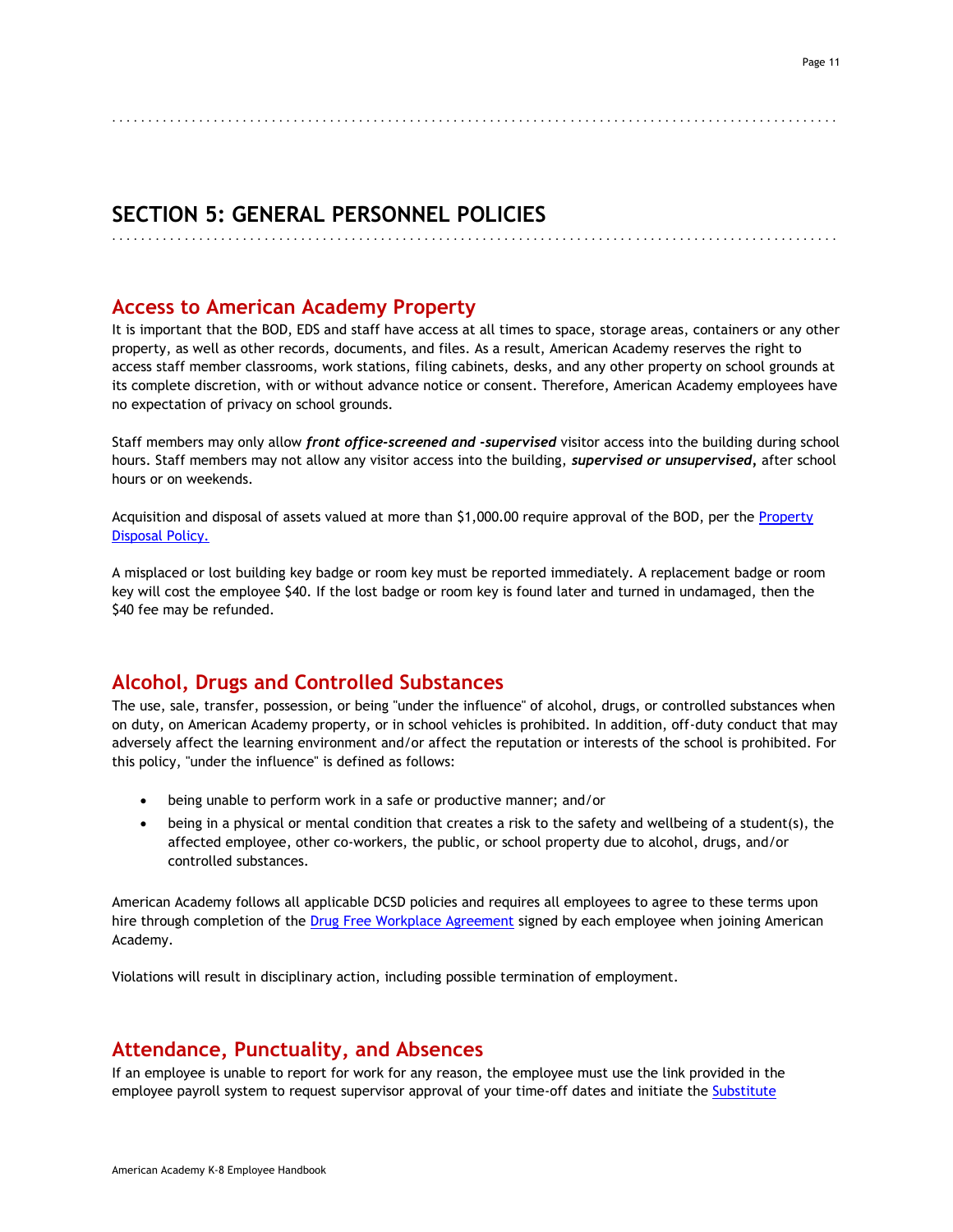<span id="page-11-0"></span>[Procedure,](http://www.americanacademyk8.org/aastaffhome/BOD/procedures/SubstituteProcedure.pdf) if necessary. Personal time-off must be requested according to the rules in the Employee Leave and [Benefits Policy.](http://www.americanacademyk8.org/AADocumentServer/BOD/BODPolicies/EmployeeLeaveBenefitsPolicy.pdf)

## **Business Expense Reporting**

Employees will be reimbursed for all preauthorized (as defined in the [American Academy By-Laws,](http://www.americanacademyk8.org/AADocumentServer/BOD/BODPolicies/AABylaws.pdf) the [Fiscal](http://www.americanacademyk8.org/AADocumentServer/BOD/BODPolicies/FiscalAccounting&ReportingPolicy.pdf)  [Accounting and Reporting Policy](http://www.americanacademyk8.org/AADocumentServer/BOD/BODPolicies/FiscalAccounting&ReportingPolicy.pdf) and the [Expenditures](http://www.americanacademyk8.org/admin/staffprocedures.aspx) Procedures) and approved business-related expenses, upon submission of accurate receipted expense to Business Services Coordinator. Employees must submit these reports within 30 calendar days to ensure proper accounting and prompt reimbursement.

## <span id="page-11-1"></span>**Classroom Budgets**

Classroom and specials faculties may be allocated a modest classroom budget determined each year to be used specifically for curriculum support or other preauthorized items. It is the responsibility of the Staff member to keep records of expenditures and reimbursements. The office maintains master records and staff members are encouraged to compare balances frequently. **Items purchased with classroom budgets or any other school monies are the property of American Academy.** Items categorized as classroom budget purchases do not require a purchase order or advance approval.

## <span id="page-11-2"></span>**Computer Usage**

American Academy supplies the software needed for the student and staff computers. Software owned or used by American Academy may not be duplicated (without the written permission of American Academy's IT Department) and may not be given to any third parties.

American Academy reserves the right to monitor employee computer use and internet communications, including emails, at its sole discretion, and employees have no expectations of privacy in such matters. An employee's personal use of the Internet is permissible during breaks, so long as such use is non-disruptive and not during instruction and/or planning time and does not involve access to or transmittal of pornographic or obscene material. Further, no one may transmit any communication or material where the material or meaning of the communication would violate any applicable law or would be offensive to any recipient.

Employees must have a signed [Computer Use Agreement](http://www.americanacademyk8.org/aastaffhome/BOD/forms/employment/HR8-ComputerUseAgreementForm.pdf) on file with the school, acknowledging computer and internet acceptable uses at American Academy. The agreement shall be signed at the beginning of employment.

DCSD uses an "opt-out" policy for student media releases. In other words, American Academy can publish student images and information electronically or otherwise *unless* a DCSD media waiver has been completed for that student during online registration in the fall. Teachers are responsible for checking the student summary page on [Infinite Campus](https://campus.dcsdk12.org/icprod/icprod.jsp) to look for student media limitations prior to publishing any student information (names, work) or images anywhere outside of classroom use (bulletin boards in the hallway are ok for all students). Symbols (flags) appearing next to a student's name will indicate the specific media limitations in place for that student for that school year.

Staff members are responsible for monitoring student internet activity at school. Though American Academy has a web filter, some sites have been unblocked for educational use. These areas can pose a risk if use is not monitored closely by a staff member. If a staff member identifies a website needing to be blocked or unblocked at school, the staff member should report that site to the IT department.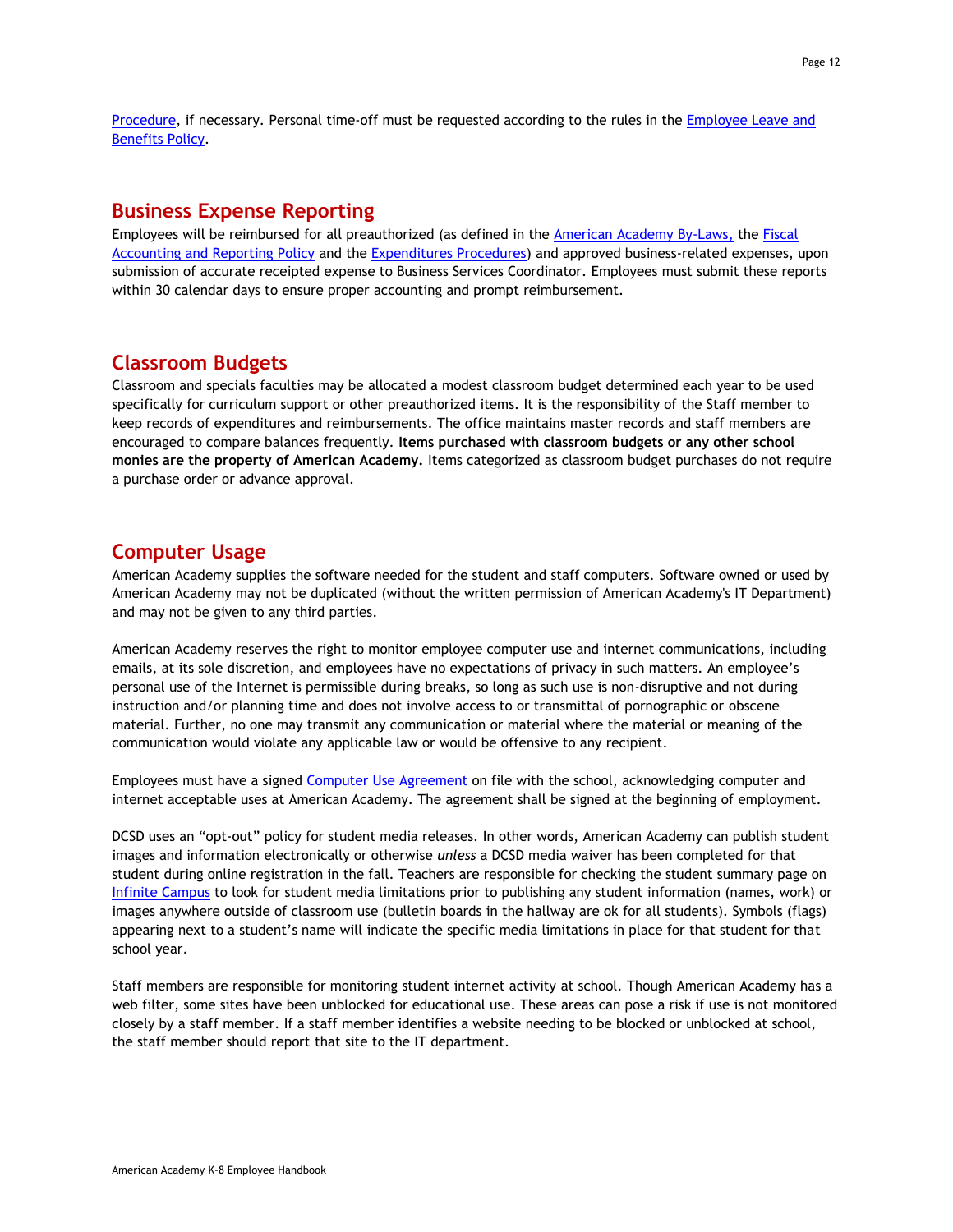## <span id="page-12-0"></span>**Student Data Privacy**

Staff members are responsible for reading and following the [Privacy and Protection of Confidential Student](http://www.americanacademyk8.org/AADocumentServer/BOD/BODPolicies/PrivacyProtectionConfidentialStudentInformationPolicy.pdf)  [Information Policy](http://www.americanacademyk8.org/AADocumentServer/BOD/BODPolicies/PrivacyProtectionConfidentialStudentInformationPolicy.pdf) when using online or web-based teaching tools.

To request approval of online software or subscription service, free or paid, intended for use in the classroom to which student must log in, staff must use the [Request on Online Software/Subscription Approval](https://form.jotform.com/aak8/softwaresubscriptionrequest) Form. Additionally, it is recommended that staff watch and review the [Student Data Privacy Act Staff Presentation.](http://www.americanacademyk8.org/aastaffhome/bod/forms/dataprivacy/StudentDataPrivacy_StaffTrainingPresentation.pptx)

## <span id="page-12-1"></span>**Weapons**

<span id="page-12-2"></span>Staff members may not bring guns or other weapons to school for any reason, even with a permit.

## **Information Updates for Employees**

<span id="page-12-3"></span>The primary source for staff information and updates is the Staff Portal page on the American Academy website. Each employee is responsible for reviewing information on a regular basis.

## **Normal Reporting Hours**

Exempt employees are expected to perform the duties as outlined in the job description. Below are the normal reporting hours for most American Academy employees. However, exempt employees can expect that job responsibilities may extend past normal reporting hours.

<span id="page-12-4"></span>**K-8 Staff:** 7:30 am – 4:15 pm **Office:** 7:30 am – 4:15 pm

## **Parking for Employees**

Though parking space directly in front of each of the school buildings. However, these spaces are shared among employees and parents and as a result there can be no guarantee of employee parking space on any given day. Parking spots may not be reserved.

Employees park at their own risk while on school property. American Academy will not be responsible for theft or damage to any vehicles parked on or near American Academy premises. American Academy will not be responsible for personal property left in vehicles that is lost, damaged, stolen, or destroyed.

### <span id="page-12-5"></span>**Payroll**

<span id="page-12-6"></span>All employees are paid monthly per the **American Academy Payroll Procedure.** 

### **Personal Appearance**

Employee appearance is not only a reflection of the individual, but of American Academy as well. American Academy expects staff members to take pride in their personal appearance and strive to achieve a positive, professional image when representing the school. Employees should use good judgment in accordance with the standards set forth in the **Employee Dress Code Policy.**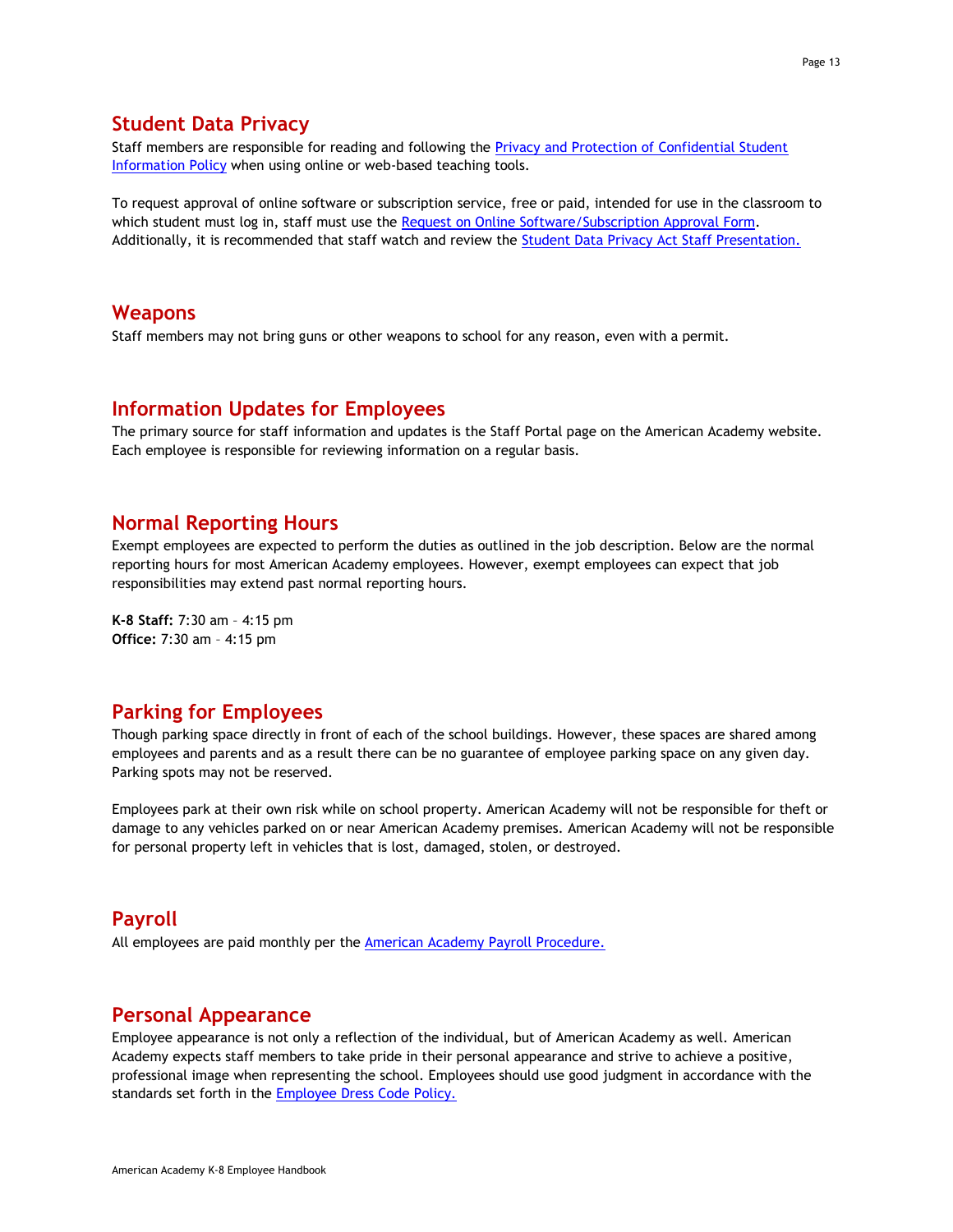## <span id="page-13-0"></span>**Personnel Records**

It is important that American Academy always has current information about its employees. If you have a change in name, address, phone number, or marital status, etc., please complete the [Employee Information Change Form](http://www.americanacademyk8.org/aastaffhome/BOD/forms/staff/EmployeeInformationChangeForm.pdf) and turn it in to the Human Resources Manager within one month of the change. If for some reason there is a need to change any personal information, the employee will be asked to provide original documentation authorizing the change.

Please keep in mind that some personnel records, such as salary information, are open to the public per law.

Upon request, an employee will be allowed to review his/her personnel file and any of his/her own personnel records that have been used to determine qualifications for employment, promotion, compensation, termination, or other disciplinary action. Please talk to the administration for more information.

## <span id="page-13-1"></span>**American Academy must retain documents per [Document Retention](http://www.americanacademyk8.org/AADocumentServer/BOD/BODPolicies/Documentretentionpolicy.pdf)  [Policy.](http://www.americanacademyk8.org/AADocumentServer/BOD/BODPolicies/Documentretentionpolicy.pdf)Transfers**

Because the [Douglas County Public Schools School District \(DCSD\)](https://www.dcsdk12.org/) was not involved in the interviewing and hiring approval of American Academy personnel, DCSD has no obligation to place, transfer, or promote American Academy employees. To gain employment in another DCSD school, employees must interview with the DCSD personnel office.

## <span id="page-13-2"></span>**School Closures and Delays**

**If Douglas County School District (DCSD) delays or closes school, American Academy will delay or close.** American Academy reserves the right to delay or close, even if the DCSD remains open. Closures and delays will be posted on the American Academy media and broadcast on local television and radio stations. Should there be an early release due to weather, parents will be notified, and carpool will run as usual.

## <span id="page-13-3"></span>**Staff Kids**

Many American Academy employees also have students ("staff kids") enrolled at American Academy. While the school is supportive of a family-friendly work environment, it is also critical to the professionalism of the work environment that the appropriate boundaries and rules be observed by both the employee and their staff kids.

#### <span id="page-13-4"></span>**BEFORE-SCHOOL AND AFTER-SCHOOL SUPERVISION**

Staff kids are welcome in employee work spaces before and after school hours *only as long as they are not disruptive or affecting anyone else's work environment.* Employees may send their staff kids to Morning Activity Club (before school), and/or Homework Club (after school), if available, for FREE as part of their employment benefits — see Human Resources for details. Employees may also ask teachers to keep staff kids upstairs in class until carpool All Call. Staff kids who are capable of quiet work and self-control may stay with the employee. Before or after school hours, the employee is responsible for the supervision of their own staff kids unless those students are enrolled in an extracurricular activity. Staff members who are required to work after school hours (extracurricular activities, conferences) are responsible for securing appropriate staff kid supervision –- students may not be left unsupervised while the employee works.

#### <span id="page-13-5"></span>**SCHOOL-DAY SUPERVISION**

During school hours, the employee is primarily responsible for doing their job and the student is responsible for going to and staying in class. Once school is in session, the school is responsible for the supervision of students, not the parent. Within reason (and except for emergencies), the primary roles of "parent and child" must change to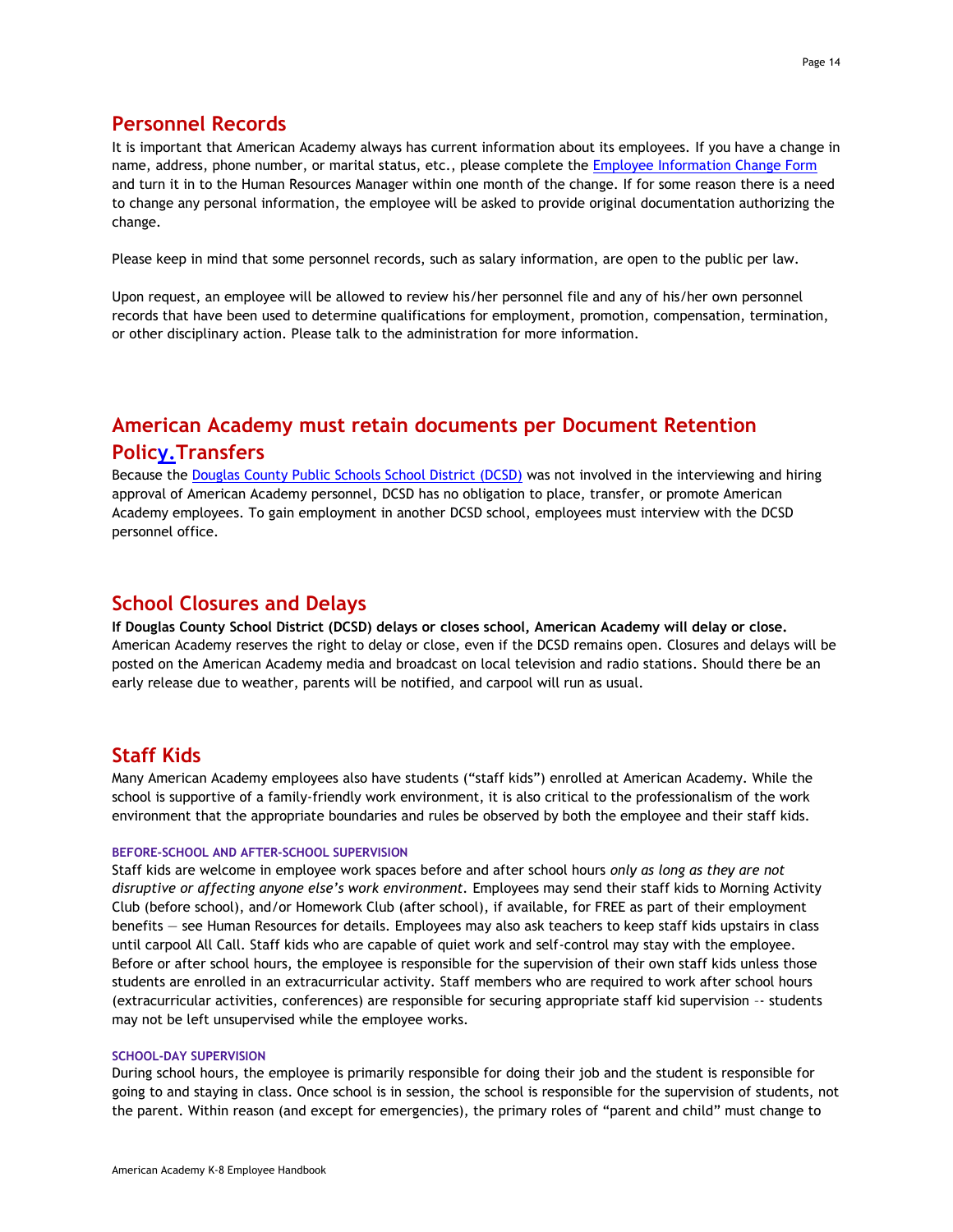"employee and student" with all the related expectations and boundaries. Staff kids should not expect to leave class to visit the employee. During school hours, employees should not expect to take over supervision of their own students unless the school has released them, as in the of illness or appointments, and employees should expect to check their students out with the front office, like all other parents, so that the school can account for the student's safety and whereabouts.

#### <span id="page-14-0"></span>**SICK STAFF KIDS AND MEDICATION**

If a staff kid doesn't feel well or needs medication (KindiePrep – Grade 6), the first stop is the clinic, not the employee parent's room or office. If a staff kid must take any kind of regular medication, it is critical (and it's also the law) that the employee give the school nurse the records and the medication to manage. In the case of illness, the clinic will notify the employee if a staff kid is not feeling well (and/or send them back to class if they are ok). Employees are encouraged to take sick staff kids home but must first make certain to notify the supervisor and make any necessary arrangements to cover their work responsibilities.

#### <span id="page-14-1"></span>**LUNCH WITH STAFF KIDS**

Employees may join their students for lunch in the cafeteria or by checking them out for lunch through the front office and take them off-campus. Students are expected to be with the rest of their grade during throughout the entire school day, including lunch and all recesses.

#### <span id="page-14-2"></span>**STUDENT CONCERNS AND TEACHER ACCESS**

Employees should not abuse the more casual access to teachers that a school work environment provides by engaging in "drive-by conferences" while at work, at lunch or in the halls. As required of all other American Academy parents, employees with concerns about their own students or wanting to discuss a student's progress with his/her teachers or other staff should make an appointment to do so and/or plan to attend parent teacher conferences. Employees should not initiate discussions about their student concerns by dropping into a teacher's room or by bringing it up over lunch in the teachers' lounge.

#### <span id="page-14-3"></span>**EMPLOYEE-ONLY AREAS**

Employee restrooms and kitchens are for employees and adult guests of the school ONLY. Employees should not allow staff kids to use employee-only restrooms, kitchens or other employee-only areas. This includes the admin suites, the kitchen areas of the admin suites, the teachers' lounges and staff restrooms on each floor. Staff kids should not use employee microwaves to heat up lunches, etc.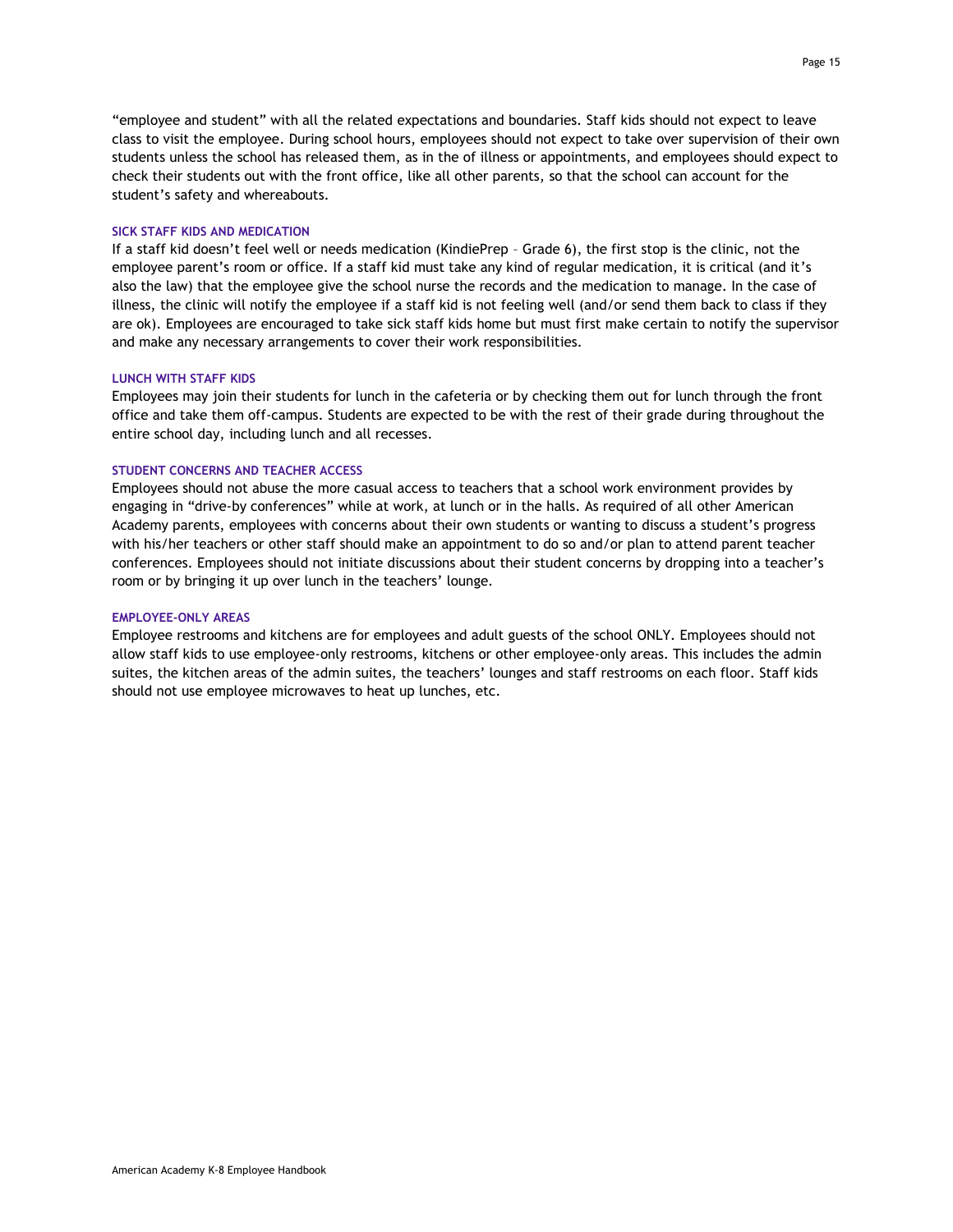## **SECTION 5: CLASSROOM PROCEDURES FOR STAFF**

## **Attendance Reporting**

Homeroom teachers are responsible for taking student attendance in Infinite Campus during the morning homeroom period *every day*. Middle School teachers will record attendance and tardies each period. Attendance records are a student safety issue and a school funding issue and will be part of employee evaluations. Students coming in tardy, or later in the day, will be recorded by the front office when the student arrives at school.

<span id="page-15-0"></span>. . . . . . . . . . . . . . . . . . . . . . . . . . . . . . . . . . . . . . . . . . . . . . . . . . . . . . . . . . . . . . . . . . . . . . . . . . . . . . . . . . . . . . . . . . . . . . . . . . . .

<span id="page-15-1"></span>. . . . . . . . . . . . . . . . . . . . . . . . . . . . . . . . . . . . . . . . . . . . . . . . . . . . . . . . . . . . . . . . . . . . . . . . . . . . . . . . . . . . . . . . . . . . . . . . . . . .

## <span id="page-15-2"></span>**Checking In and Out**

As a courtesy to the school administration and office, please inform the front office and/or a colleague when you leave the building during school hours and upon your return. If there were an emergency, it is imperative to know if anyone is missing so that rescue workers do not do unnecessary searches.

## <span id="page-15-3"></span>**Classroom Environment**

Teachers are responsible for the entire environment in their classrooms. In every respect, rooms must be kept clean, orderly, attractive, and stimulating for a positive learning experience.

At the end of each day, staff and their students will be responsible for generally picking up their room. Please see to it that all trash is picked up and chairs are stacked or placed on desks. Anything that you can do to help our custodial staff save time would be appreciated.

## <span id="page-15-5"></span><span id="page-15-4"></span>**Classroom Management**

#### **COURTESY AND RESPECT**

Children are expected to behave respectfully to both adults and peers in words and actions. All staff are required to implement American Academy Manners and the American Academy Character programs to support this expectation.

#### <span id="page-15-6"></span>**NOISE**

Generally, the noise level in the classrooms and the halls should be maintained at a level of respect for the others in the building. Planned activities which require livelier student interaction should be conducted with the same respect.

#### <span id="page-15-7"></span>**DISMISSAL**

All classes will be dismissed at the final bell.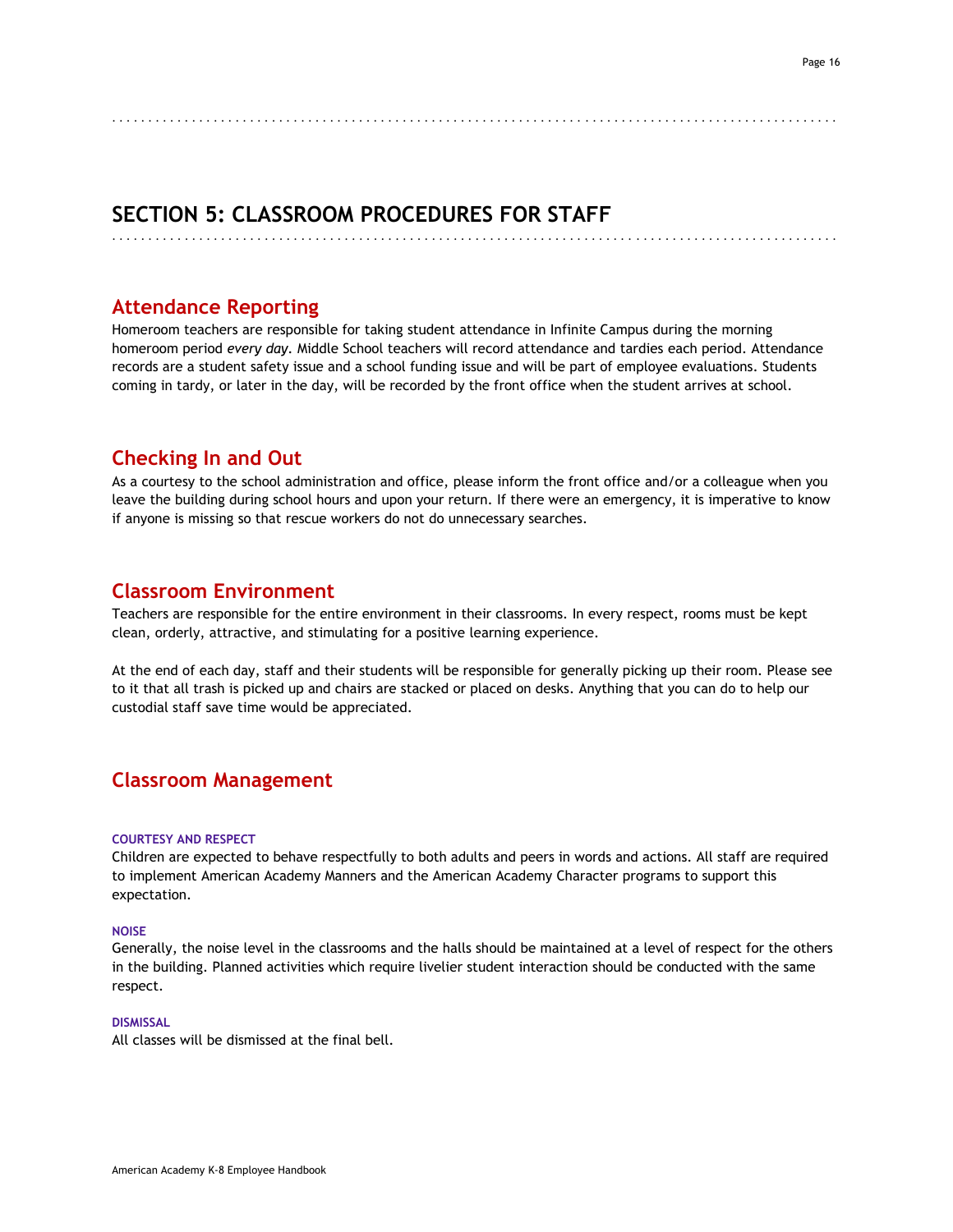## <span id="page-16-0"></span>**Student Discipline Guidelines**

The [Student Discipline Policy](http://www.americanacademyk8.org/AADocumentServer/BOD/BODPolicies/StudentDisciplinePolicy.pdf) is based on the principle of supporting a positive learning environment for all students. Positive reinforcements and negative consequences are used to teach students good behavior. Since teachers work most closely with students, they carry the bulk of the discipline responsibility, though they are supported by the American Academy Dean of Students at each campus. It is important that teachers work closely with parents in discipline matters and that communications stay open and honest.

<span id="page-16-1"></span>All staff members will enforce discipline as outlined in the [Student Discipline Policy.](http://www.americanacademyk8.org/AADocumentServer/BOD/BODPolicies/StudentDisciplinePolicy.pdf)

## **Emergency Procedures**

Each Staff member is required to complete the DCSD and AA Emergency Protocal Training at the beginning of each year. Each Staff member is required to have emergency clipboards with updated rosters at all times when with students. Be mindful that student roster changes occur all year long and rosters will need to be reprinted intermittently as students are added to or dropped from your classroom. Additionally, when outside with students, staff are required to have an active walkie-talkie with them at all times. Staff are expected to know the procedures for all emergencies, including **Lockdown, Secure, Shelter, and Evacuation.**

<span id="page-16-2"></span>Safety drills will be conducted on a monthly basis.

## **Field Trips**

<span id="page-16-3"></span>All teachers are required to follow [Field Trip Procedures.](http://www.americanacademyk8.org/aastaffhome/BOD/procedures/FieldTripProcedure.pdf)

## **Flag Display and Ritual**

<span id="page-16-4"></span>The flag of the United States of America will be permanently displayed in each classroom. The Pledge of Allegiance will be said in every classroom each day.

## **Grading Scale**

<span id="page-16-5"></span>Please refer to th[e Grading Policy.](http://www.americanacademyk8.org/AADocumentServer/BOD/BODPolicies/GradingPolicy.pdf)

## **Homework**

Homework is a part of the American Academy academic program. Homework fosters good study habits and is vital for development. The use of proper spelling, grammar, penmanship, and general format is expected in all written assignments. Teachers are expected to enter all assigned homework into Infinite Campus to allow parents and students to verify assignments from home.

American Academy has required deadlines for grading and graded work. Please refer to your Elementary OneNote documentation for guidelines.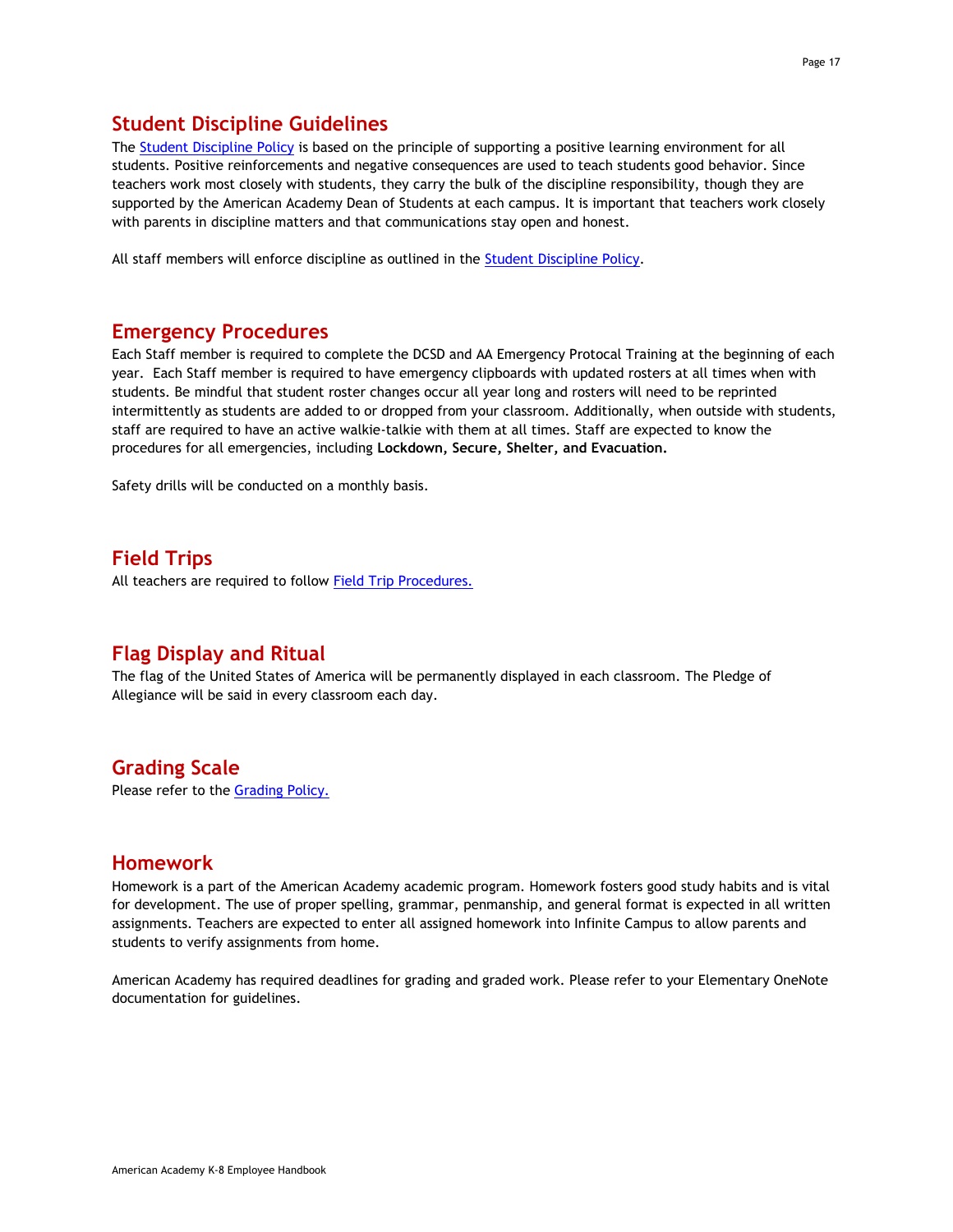## <span id="page-17-0"></span>**Identification Badge**

You will be issued a photo identification badge from American Academy at the beginning of each school year. You are required to wear your American Academy ID badge at all times when on school grounds or attending schoolrelated activities.

## <span id="page-17-1"></span>**Mail Boxes**

<span id="page-17-2"></span>Boxes for notes, handouts, student communication, phone messages, etc. are located in the school office. Staff should check these boxes frequently to assure timely communications.

## **Make-Up Work for Students**

<span id="page-17-3"></span>Make-up work for absent students should be given per the **Attendance Policy.** 

## **Meetings**

<span id="page-17-4"></span>Departmental staff meetings are held regularly and scheduled by corresponding supervisors or administration. Grade level teams are also expected to have regular weekly meetings.

## **Morning Announcements**

On every student contact day, morning announcements will be made. This includes reciting the Pledge of Allegiance. At the discretion of the front office or administration, afternoon announcements may also be made to clarify any last-minute news and information.